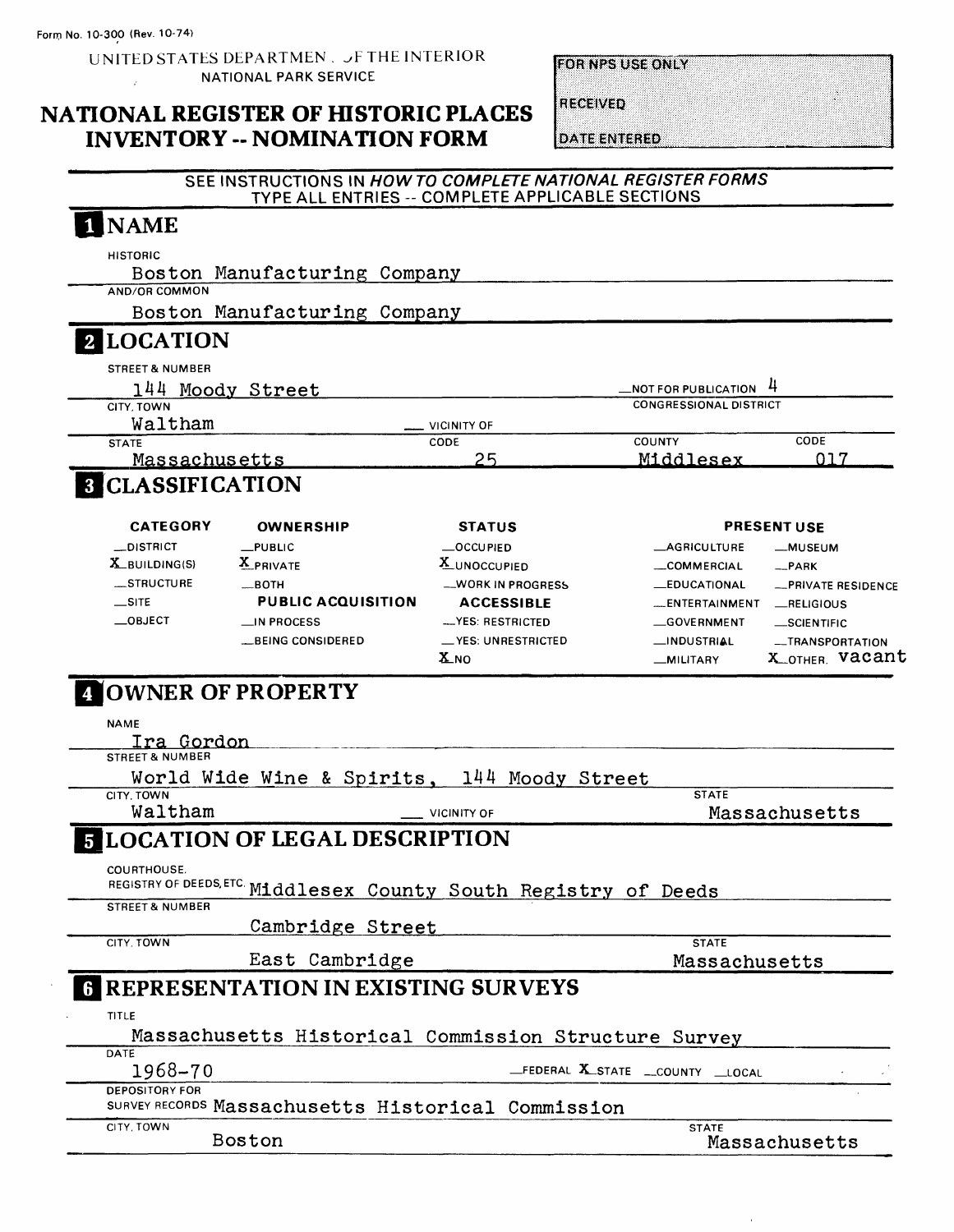# **DESCRIPTION**

| <b>CONDITION</b>                   |                                                       | <b>CHECK ONE</b>                | <b>CHECK ONE</b>                         |       |
|------------------------------------|-------------------------------------------------------|---------------------------------|------------------------------------------|-------|
| __EXCELLENT<br>$X$ GOOD<br>$-FAIR$ | <b>__DETERIORATED</b><br>__RUINS<br><b>LUNEXPOSED</b> | __UNALTERED<br><b>X_ALTERED</b> | <b>X_ORIGINAL SITE</b><br>$\equiv$ MOVED | DATE. |

DESCRIBETHE PRESENT AND ORIGINAL (IF KNOWN) PHYSICAL APPEARANCE

Construction of the Boston Manufacturing Company's first mill in Waltham began late in 1813 under the supervision of Paul Moody and continued until November, 1814. According to Kenneth Mailloux, principal historian of the company, additional pre-1850 mills were erected in 1816, 1821, and 1843. Three of these first four red brick mills--those finished in  $1814$ ,  $1816$ , and  $1843$ --are extant and connected end-to-end so that they form what amounts to a single four-story structure approximately 320 feet long and 45 feet wide. These attached buildings and the land between them and the Charles River constitute the nominated property. Neither the BMC raceway nor any other pre-1850 structure survives. Several buildings from the l870's and l880's stand nearby, and an 1852 mill abuts the 1816 factory at an angle, but none of these post-1850 edifices contributes to the national significance of the BMC and none possesses special architectural or engineering significance.

Secondary works describe the size of the first BMC mill as 90 by 45 feet, but according to a 1901 Associated Mutual Insurance Company map posted in the present boiler house, the initial mill measured only 80 by 43 feet. Work began on the basement of the historic structure in 1813, and as soon as construction crews finished that section, Moody set up a machine shop in it. Here he and Lowell labored over the design and fabrication of their innovative textile machines. Meanwhile after about a year, the entire building reached completion. Situated northwest to southeast alongside the Charles River, the mill rested on a granite block and stone rubble foundation, had a partially raised full basement, and rose three and one-half stories to a double-pitched or monitored roof. Along with the machine shop the basement contained space for the water wheel, which was installed under the supervision of Jacob Perkins. The first floor would hold the BMC's carding operation; the second, spinning; and the third and fourth, weaving.

Once the mill began operating and Lowell's textile manufacturing concepts proved successful, the BMC expanded. In 1816 it erected a similarly designed and constructed mill about 90 feet southeast of the first mill and along the same plane, parallel to the river. The new edifice measured about 150 by 43 feet. A few years later, in 1821, the company built still another mill that probably stood, before its demolition,  $\nu$ between the older structures and the Charles. In the 1830's the BMC improved its water power system, and in the l840's it added still more mill buildings. One that reached completion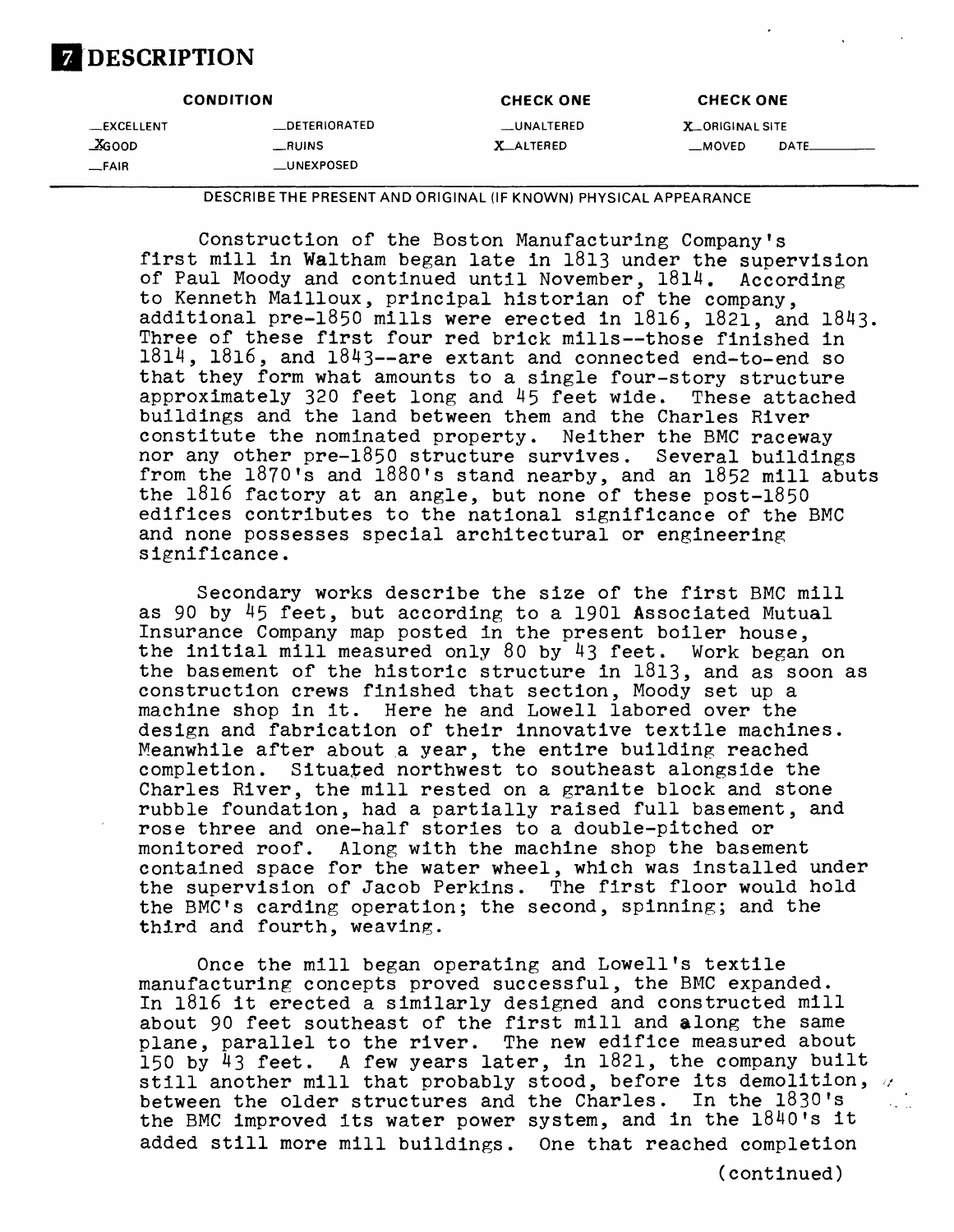

| <b>PERIOD</b>         |                               | AREAS OF SIGNIFICANCE -- CHECK AND JUSTIFY BELOW |                        |                      |  |  |  |  |
|-----------------------|-------------------------------|--------------------------------------------------|------------------------|----------------------|--|--|--|--|
| _PREHISTORIC          | <b>ARCHEOLOGY-PREHISTORIC</b> | COMMUNITY PLANNING                               | LANDSCAPE ARCHITECTURE | RELIGION             |  |  |  |  |
| $-1400-1499$          | ARCHEOLOGY-HISTORIC           | CONSERVATION                                     | $-LAW$                 | $\_$ SCIENCE         |  |  |  |  |
| $-1500-1599$          | <b>AGRICULTURE</b>            | $\_ECONOMICS$                                    | <b>LUTERATURE</b>      | __SCULPTURE          |  |  |  |  |
| $-1600-1699$          | <b>ARCHITECTURE</b>           | $E$ DUCATION                                     | <b>MILITARY</b>        | _SOCIAL/HUMANITARIAN |  |  |  |  |
| $-1700-1799$          | ART                           | <b>LENGINEERING</b>                              | _MUSIC                 | $-$ THEATER          |  |  |  |  |
| $X X 800 - 1899$      | COMMERCE                      | _EXPLORATION/SETTLEMENT                          | <b>_PHILOSOPHY</b>     | __TRANSPORTATION     |  |  |  |  |
| $-1900-$              | _COMMUNICATIONS               | <b>X</b> INDUSTRY                                | POLITICS/GOVERNMENT    | _OTHER (SPECIFY)     |  |  |  |  |
|                       |                               | <b>X</b> JNVENTION                               |                        |                      |  |  |  |  |
|                       |                               |                                                  |                        |                      |  |  |  |  |
| <b>SPECIFIC DATES</b> | 1814-50                       | <b>BUILDER/ARCHITECT</b>                         | Moody<br>Paul          |                      |  |  |  |  |

**STATEMENT OF SIGNIFICANCE**

According to business historians Glenn Porter and Harold C. Llvesay, the Boston Manufacturing Company "was the first truly modern factory in the United States." Pounded in 1813 by Francis Cabot Lowell, Patrick T. Jackson, and others, the BMC "integrated and mechanized production from raw material to finished product under a single management and within a single factory." $1$  This "new industrial form," says textile manufacturing historian Caroline P. Ware, "soon came to dominate the cotton industry," because it "marked a radical departure from all that had gone before, differing almost as much from the early mill as the latter had from its handicraft predecessors."<sup>2</sup>

Much of the BMC's success stemmed from its innovative development of an entire series of new or improved textile machines. According to Harvard business historian George Sweet Gibb, "the power loom of the Boston Manufacturing Company affected the American cotton textile industry as no other innovation since 1790 had done. It signalized the awakening of American mechanics" and the end of their "slavish dependence" on British technology.3 Moreover, says Ware, it was power-loom weaving that "furnished the technical basis for reorganization of the factory" and for "a practically unlimited extension in the size of the factory plant."<sup>4</sup>

(continued)

|                                          |  |  |  |  | <sup>1</sup> Glenn Porter and Harold C. Livesay, Merchants and |                                                                 |
|------------------------------------------|--|--|--|--|----------------------------------------------------------------|-----------------------------------------------------------------|
|                                          |  |  |  |  |                                                                | Manufacturers: Studies in the Changing Structure of Nineteenth- |
| Century Marketing (Baltimore, 1971), 23. |  |  |  |  |                                                                |                                                                 |

2 Caroline P. Ware, The Early New England Cotton Manufacture: A Study in Industrial Beginnings (Boston, 1931) , 60.

 $3G$ eorge Sweet Gibb, The Saco-Lowell Shops: Textile Machinery Building in New England, 1813-1949 (Cambridge, 1950), 33.

 $^{4}$ Ware, The Early New England Cotton Manufacture, 63, 64.  $\frac{1}{2}$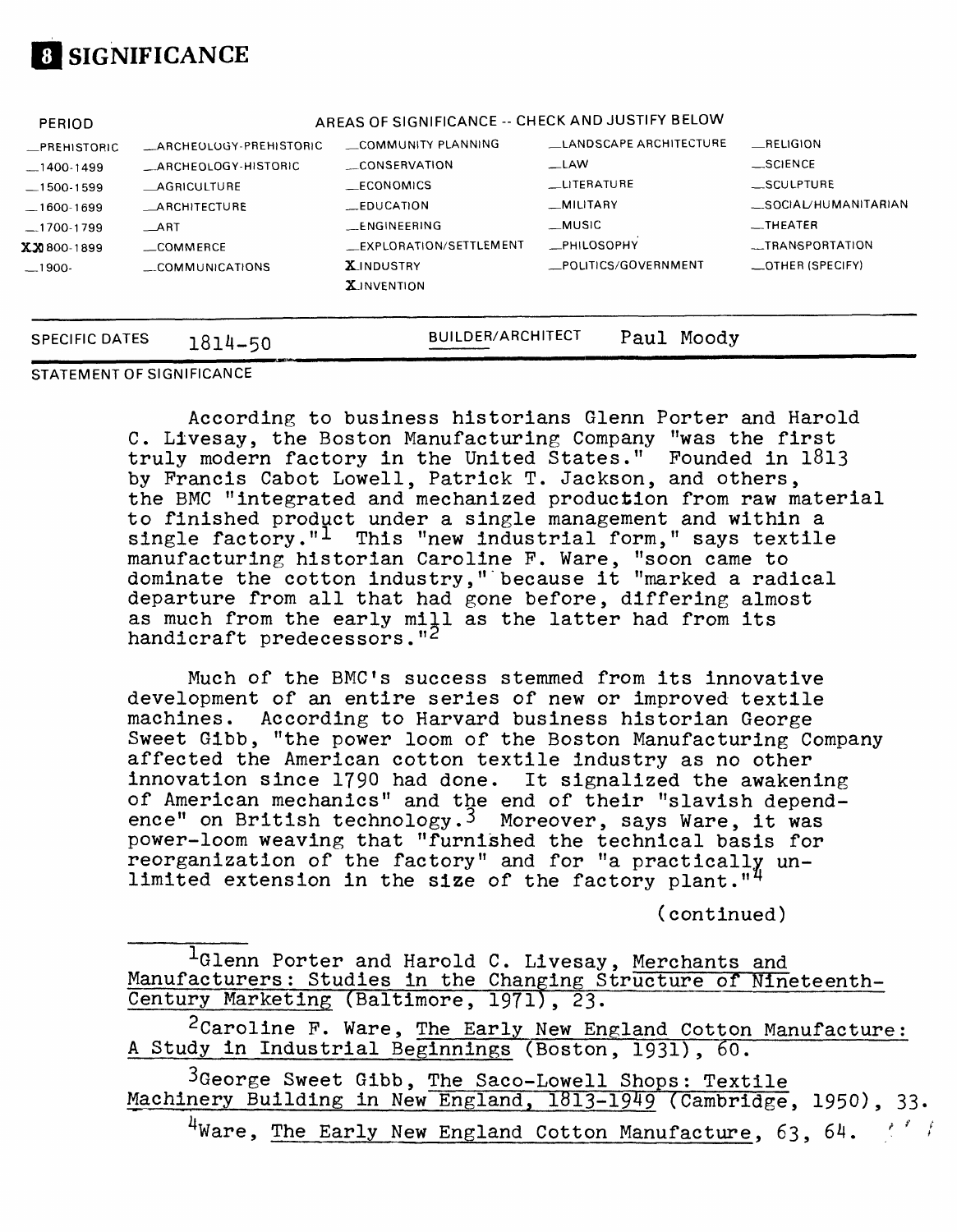(See continuation sheet.)

| ACREAGE OF NOMINATED PROPERTY CIPCA 2 1/2 acres                                                                                                                                                                                                                                                                                    | <b>IDGEOGRAPHICAL DATA</b>                                       |                                 |                           |                           |
|------------------------------------------------------------------------------------------------------------------------------------------------------------------------------------------------------------------------------------------------------------------------------------------------------------------------------------|------------------------------------------------------------------|---------------------------------|---------------------------|---------------------------|
| UTM REFERENCES                                                                                                                                                                                                                                                                                                                     |                                                                  |                                 |                           |                           |
| $A[\mathcal{L}[9]   3  \mathcal{L}[5  8, 2, 0]$<br>EASTING<br><b>ZONE</b>                                                                                                                                                                                                                                                          | <u>4693490</u>                                                   | вI <i>I.</i> 91<br>ZONE         |                           |                           |
| <b>1591801</b><br><b>BOUNDARY DESCRIPTION</b>                                                                                                                                                                                                                                                                                      | 9.33000                                                          | D I.9                           |                           | $ 3 1.5 8.1.0$ 4.69.34.80 |
|                                                                                                                                                                                                                                                                                                                                    |                                                                  |                                 |                           |                           |
|                                                                                                                                                                                                                                                                                                                                    |                                                                  | (See last page of description.) |                           |                           |
|                                                                                                                                                                                                                                                                                                                                    |                                                                  |                                 |                           |                           |
| LIST ALL STATES AND COUNTIES FOR PROPERTIES OVERLAPPING STATE OR COUNTY BOUNDARIES                                                                                                                                                                                                                                                 |                                                                  |                                 |                           |                           |
| <b>STATE</b>                                                                                                                                                                                                                                                                                                                       | CODE                                                             | COUNTY                          |                           | CODE                      |
| <b>STATE</b>                                                                                                                                                                                                                                                                                                                       | CODE                                                             | <b>COUNTY</b>                   |                           | CODE                      |
| <b>ORGANIZATION</b><br>American Association for State and Local History<br><b>STREET &amp; NUMBER</b><br>1400 Eighth Avenue South                                                                                                                                                                                                  |                                                                  |                                 | <b>TELEPHONE</b>          | June 1977<br>615/242-5583 |
| <b>CITY OR TOWN</b><br>Nashville,                                                                                                                                                                                                                                                                                                  |                                                                  |                                 | <b>STATE</b><br>Tennessee | 37203                     |
| <b>INSTATE HISTORIC PRESERVATION OFFICER CERTIFICATION</b>                                                                                                                                                                                                                                                                         | THE EVALUATED SIGNIFICANCE OF THIS PROPERTY WITHIN THE STATE IS: |                                 |                           |                           |
|                                                                                                                                                                                                                                                                                                                                    |                                                                  |                                 |                           |                           |
| NATIONAL ____                                                                                                                                                                                                                                                                                                                      | STATE _____                                                      |                                 | LOCAL                     |                           |
| As the designated State Historic Preservation Officer for the National Historic Preservation Act of 1966 (Public Law 89-665), I<br>hereby nominate this property for inclusion in the National Register and certify that it has been evaluated according to the<br>criteria and procedures set forth by the National Park Service. |                                                                  |                                 |                           |                           |
| FEDERAL REPRESENTATIVE SIGNATURE                                                                                                                                                                                                                                                                                                   |                                                                  |                                 |                           |                           |
| TITLE <sup>1</sup>                                                                                                                                                                                                                                                                                                                 |                                                                  |                                 | <b>DATE</b>               |                           |
| FOR NPS USE ONLY<br>I HEREBY CERTIFY THAT THIS PROPERTY IS INCLUDED IN THE NATIONAL REGISTER                                                                                                                                                                                                                                       |                                                                  |                                 |                           |                           |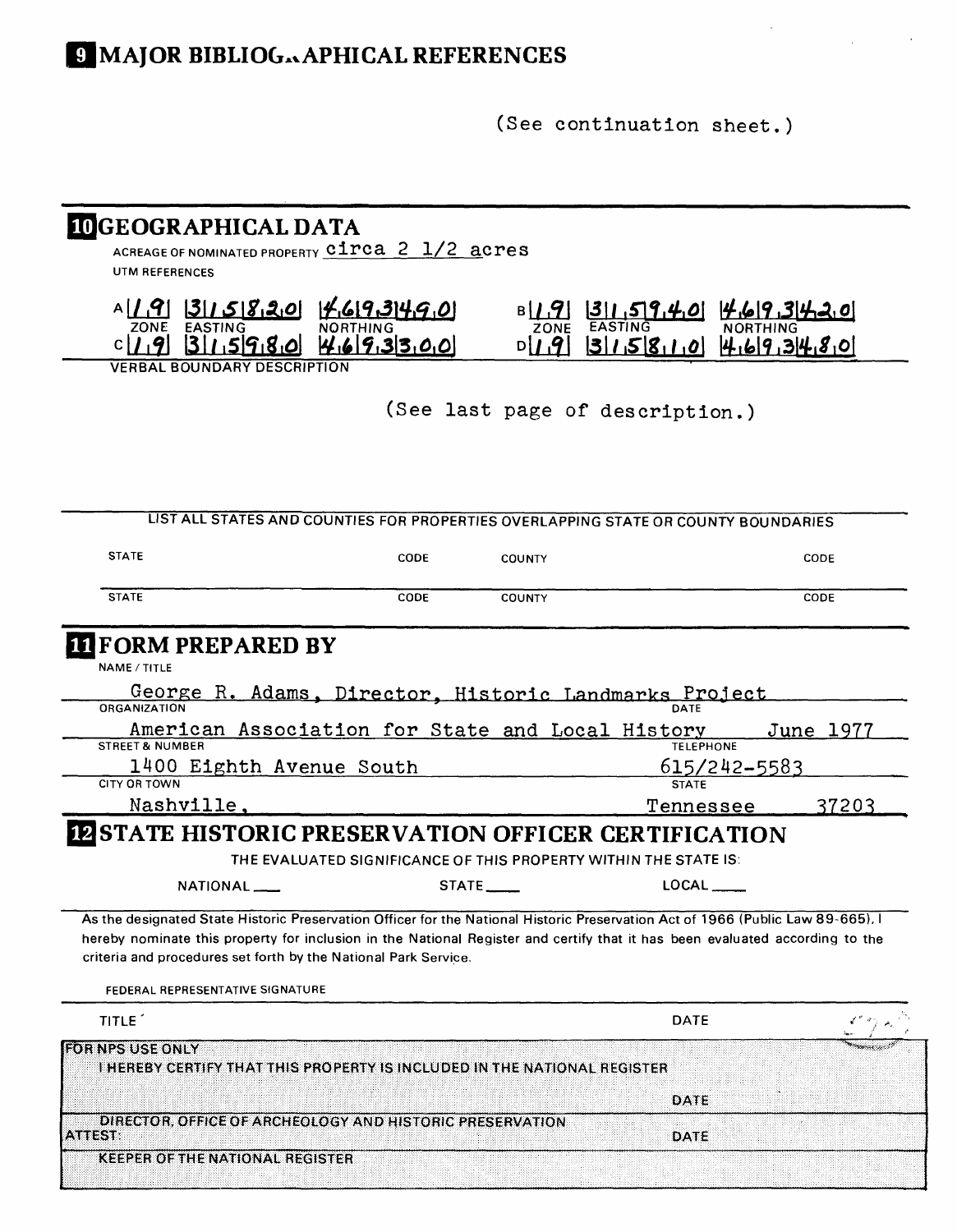#### **UNITED STATES DEPARTMENT OF THE INTERIOR NATIONAL PARK SERVICE**

#### **FOR NPS USE ONLY**

**RECEIVED** 

### **NATIONAL REGISTER OF HISTORIC PLACES INVENTORY -- NOMINATION FORM**

**DATE ENTERED** 

**CONTINUATION SHEET** Boston Mfg. ITEM NUMBER 7 PAGE one\_\_\_\_\_\_\_\_\_\_\_\_\_\_\_\_\_

in 1843 connected the first two mills and mirrored their design. The company put up more factory structures in the 1870's and 1880's and at some point, probably about 1885, removed the common monitored roof of the 1814, 1816, and 1843 mills and replaced it with a low-pitched gable roof that converted them from a  $3\frac{1}{2}$ -story to a 4-story manufacturing edifice.

Aside from alteration of its roof, this three-section building, which includes the earliest two BMC mills, has changed remarkably little since its construction. Until the 1970's it continued to house textile manufacturing operations, the most recent being that of the Puritan Dress Company, and so the interior remains relatively clear of modern partitioning and continues to display, in most areas, original ceiling beams and round wood and cast-iron support columns. Outside, stories one through three exhibit their original brick walls laid in common bond. The 1814 and 1816 sections have a header course every sixth row, while the 1843 section has one every seventh row. Throughout the lower three floors and the partially raised basement, six-over-six sash windows are set in green-painted wood surrounds and rectangular openings with flat brick arches and limestone sills. Fourth-story windows exhibit 12-over-12 sashes set in segmentally arched openings. Other than the attachment of a later mill at an angle to the southeast end of the three-section building, the chief exterior changes consist of the bricking or blocking up of a handful of windows, the addition of cast-iron fire escapes to the northwest and south walls, and the erection about 1885 of a five-story stair tower on the north wall near the junction of the 1814 and 1843 mills. Now vacant, the historic BMC complex is in sound condition and situated in a combination commercial and industrial area.

Boundary Justification. The boundary of the nominated property includes about 2 1/2 acres and the three oldest extant BMC mills, which share a common roof and serve as a single large factory. Not included are several nearby BMC structures dating from the  $1850$ 's and after. They do not contribute to the national significance of the site, nor do they possess particular architectural or engineering signiflcance. (continued)

 $\mathbb{X}_n$  :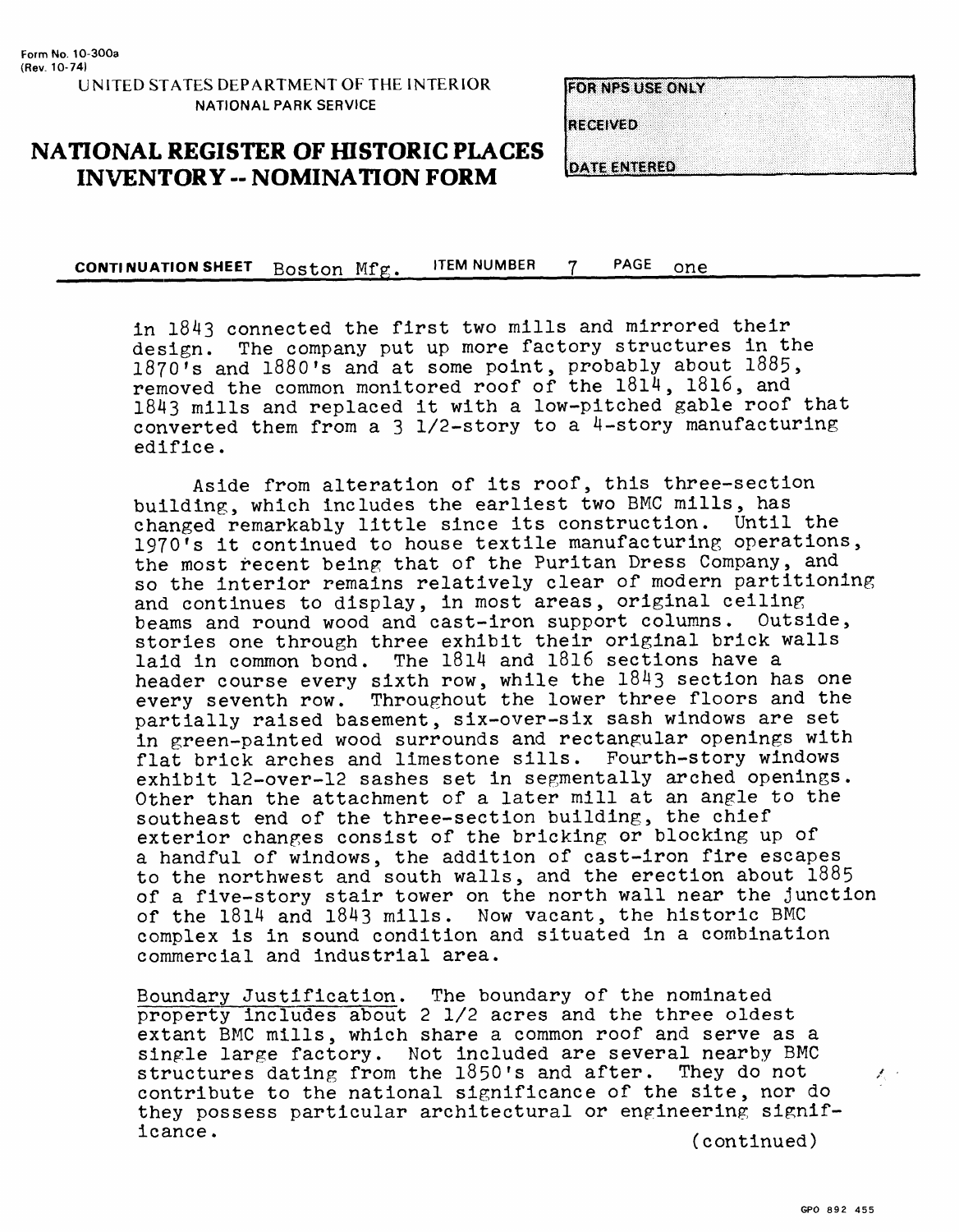**FOR NPS USE ONLY RECEIVED DATE ENTERED** 

### **NATIONAL REGISTER OF HISTORIC PLACES INVENTORY - NOMINATION FORM**

**CONTINUATION SHEET** Boston Mfg. ITEM NUMBER PAGE two

Boundary Description. As indicated in red on the accompanying maps  $[(1)$  U.S.G.S. 7.5 Series, Mass., Newton Quad., 1970; and (2) AASLH Sketch Map, 1977], a line beginning at the intersection of Moody Street and the entrance drive to the mill complex at 144 Moody Street and extending southward approximately 100 feet along the east right-of-way of Moody Street to the north bank of the Charles River; thence, eastward approximately 600 feet along the north bank of the Charles to an unmarked point immediately past the old covered tailrace of the BMC; thence, northward approximately 175 feet to the southeast corner of the l8l6 mill (the easternmost of the three mills making up the nominated complex); thence, northeastward along the outer plane of the southeast wall of said building approximately 65 feet to an unmarked point; thence, northwestward approximately 700 feet to the point of beginning.

 $\begin{picture}(20,20) \put(0,0){\line(1,0){10}} \put(15,0){\line(1,0){10}} \put(15,0){\line(1,0){10}} \put(15,0){\line(1,0){10}} \put(15,0){\line(1,0){10}} \put(15,0){\line(1,0){10}} \put(15,0){\line(1,0){10}} \put(15,0){\line(1,0){10}} \put(15,0){\line(1,0){10}} \put(15,0){\line(1,0){10}} \put(15,0){\line(1,0){10}} \put(15,0){\line(1$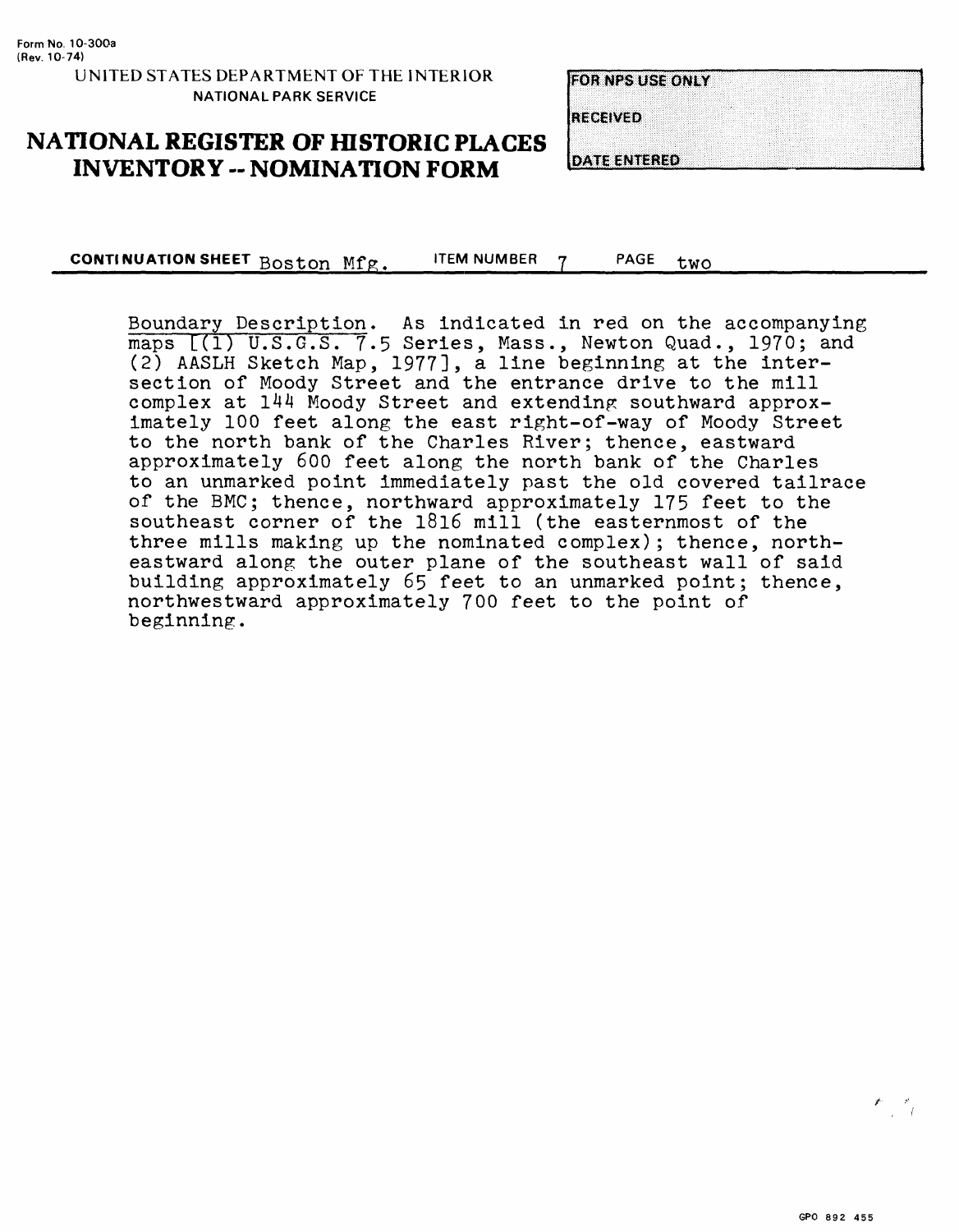**FOR NES LISE ONLY** 

**RECEIVED** 

**DATE ENTERED** 

**NATIONAL REGISTER OF HISTORIC PLACES INVENTORY -- NOMINATION FORM** 

**CONTINUATION SHEET** Boston ITEM NUMBER 8 PAGE one

Three pre-l850 BMC buildings survive, and these, along with a narrow strip of land between them and the Charles River, constitute the nominated property. Erected in 1814, 1816, and 1843, the three four-story, red brick structures rest end-to-end, share a common roof, and display (except for the roof, which was added about 1885) only minimal exterior and interior alterations.

#### History

In her prize-winning 1931 study of the early New England cotton textile industry, Caroline F. Ware asserts that "the story of the New England cotton industry is the story of the industrialization of America. This industry brought the factory system to the United States and furnished the laboratory wherein we worked out industrial methods characteristic of the nation."<sup>5</sup> Ware and most other economic historians date the beginning of the American cotton textile industry to 1790, the year in which William Almy and Moses Brown, utilizing the ideas and skills of English immigrant Samuel Slater, opened the country's first successful cotton mill in Providence, R.I. Following the Providence example, a number of entrepreneurs started cotton mills during the next two decades, and by 1810 some 168 cotton factories with 90,000 spindles were operating in the United States. These mills spindles were operating in the United States. struggled, however, against competition from cheap goods imported from England and against shortages of skilled workers and investment capital. The trade embargo of 1807-9 and the War of 1812 altered these conditions significantly by shutting off foreign competition, freeing commercial capital for investment in manufacturing, and sparking a wave of new mill construction. Chief among these new enterprises stood the Boston Manufacturing Company, which was organized, says Ware, along a "new industrial form" that "soon came to dominate the cotton industry" and that "marked a radical departure from all that had gone before, differing almost as much from the early mill as the latter had from its handicraft predecessors."<sup>b</sup>

- $5$ Ibid., 3.
- $6$ Ibid., 60.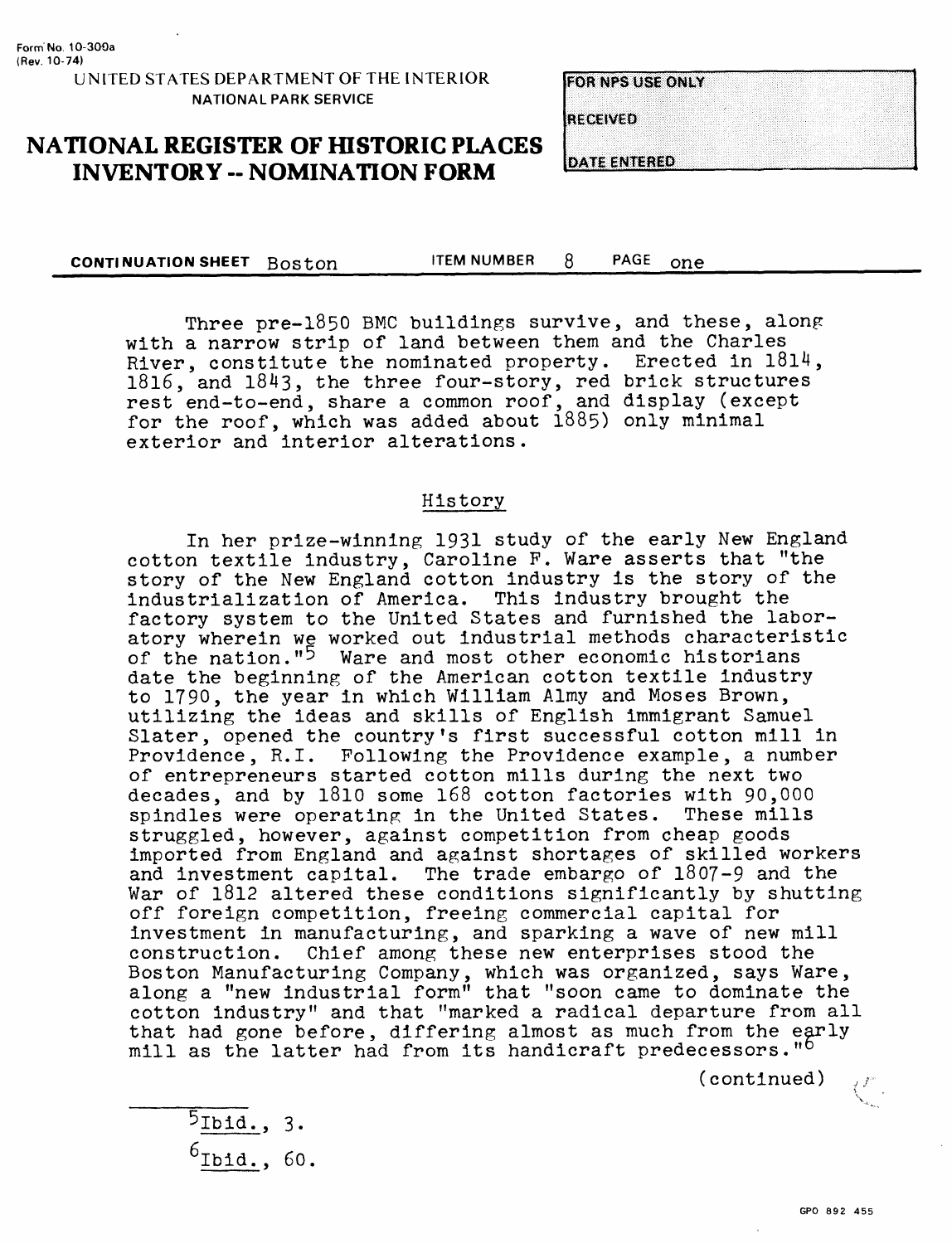**Form No. 10-300a (Rev. 10-74)**

#### **UNITED STATES DEPARTMENT OF THE INTERIOR NATIONAL PARK SERVICE**

## **NATIONAL REGISTER OF HISTORIC PLACES INVENTORY -- NOMINATION FORM**

| <b>FOR NPS USE ONLY</b> |  |  |
|-------------------------|--|--|
|                         |  |  |
|                         |  |  |
|                         |  |  |
|                         |  |  |
| <b>RECEIVED</b>         |  |  |
|                         |  |  |
|                         |  |  |
|                         |  |  |

**DATE ENTERED** 

**CONTINUATION SHEET BOStOn** Mfg. ITEM NUMBER 8 PAGE tWO\_\_\_\_\_\_\_\_\_\_\_\_\_\_\_\_\_

Francis Cabot Lowell, a judge's son born in Newburyport, Mass., in 1775, proved the principal architect of the innovative new company. Having grown up in Boston and excelled in mathematics at Harvard, Lowell engaged in a profitable import-export business until 1810 when he and his family took a prolonged trip to the British Isles. Historians are not in agreement about whether Lowell went abroad chiefly for his health or primarily to study English manufacturing methods, but most recent studies suggest the latter as the reason for the trip. Whatever the case, Lowell seized every opportunity to examine British technology, especially in Manchester textile mills. In addition, while in Edinburgh in 1811 he carried on a lengthy dialogue with fellow Bostonian traveler Nathan Appleton about the organization and technical knowledge necessary to establish a successful cotton mill in the United States. British law forbade the exportation of textile machinery, designs, or artisans, but Lowell's biographer, Robert Sobel, speculates that he brought "the intricate designs of cotton machinery in his head without the aid of drawings" back to America.<sup>7</sup>

When Lowell arrived home in 1812 he found his international commercial enterprises in financial trouble as a result of the war with England. He remained undeterred, however, and set about immediately organizing his new cotton manufacturing venture. Apparently his first partners included only his brother-in-law, Patrick T. Jackson; a cousin, Benjamin Gorham; and a former associate, Uriah Cotting. On February 23, 1813, they obtained a State charter for the Boston Manufacturing Company to be situated in Waltham, and during the summer they secured additional financial support from Appleton, Warren Dutton, Israel Thorndike and others. Lowell and his fellow investors, 12 men in all, met in Boston on September 4, 1813, and signed articles of association for the new firm. According to Sobel, while there is no record of what Lowell told his colleagues, his manner of proceeding suggests that he had a master plan. In contrast to the British cotton manufacturing system, in which yarn was made in one place and cloth woven in another, Lowell planned to bring the spinning and weaving processes together under one roof, mechanize the entire operation, and power it with flowing water.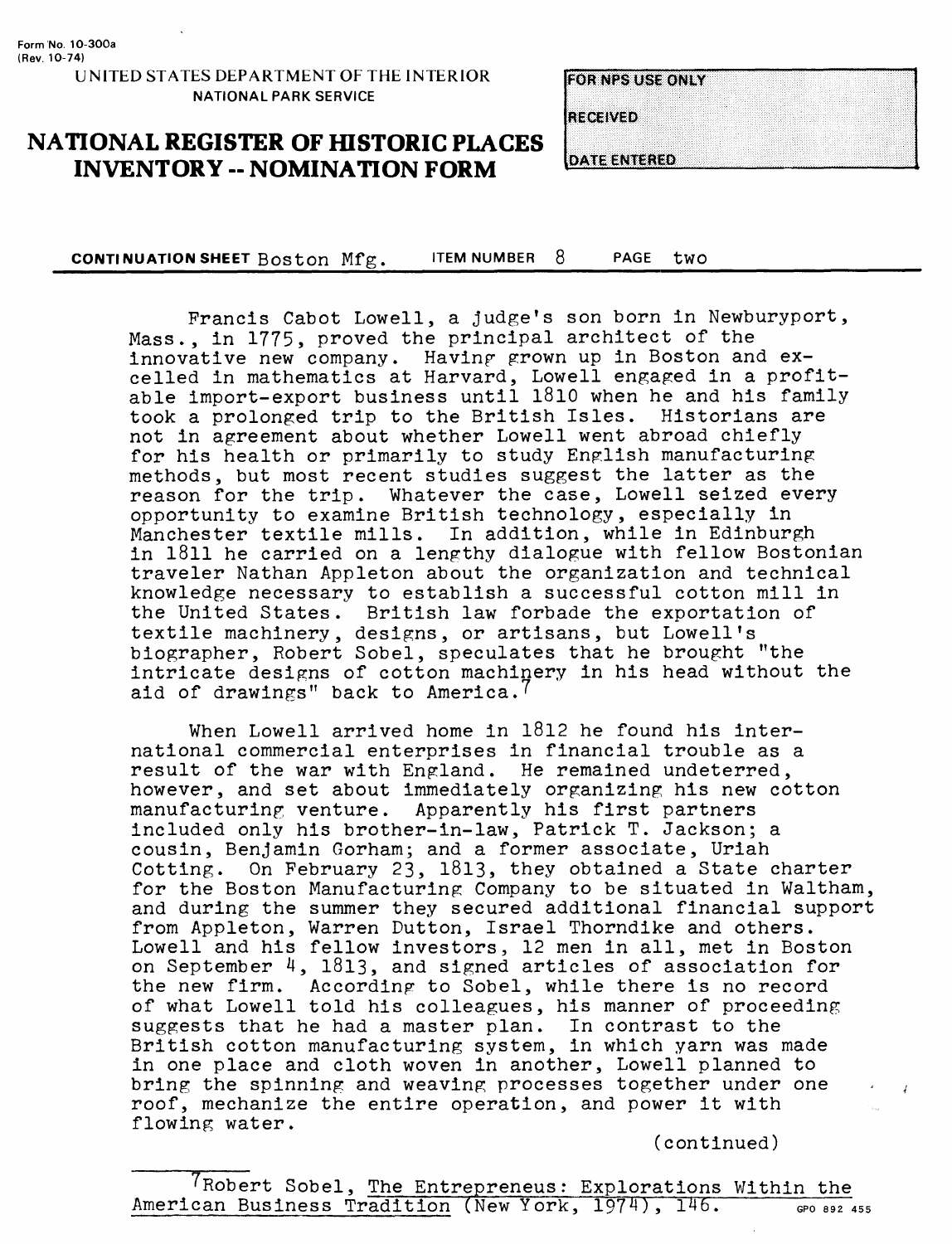**EQRIVES RISEONIA** 

RECEIVED

**DATE ENTERED** 

# **NATIONAL REGISTER OF HISTORIC PLACES INVENTORY - NOMINATION FORM**

**CONTINUATION SHEET** Boston Mfg. ITEM NUMBER 8 PAGE three

To accomplish all this, the BMC first had to have a mill and machinery. Jackson had found a suitable mill site in the spring, and now in September he completed the purchase of it. The BMC would be situated on the north bank of the Charles River in Waltham, where for almost 25 years John Boies, the previous owner of the property, had operated a paper mill. In October the 12 associates met again to complete the organization of their firm, and they made Jackson treasurer and chief executive officer. Lowell, Appleton, Thorndike, and James Lloyd were named directors. This same month Lowell secured the services of Paul Moody, a highly regarded skilled mechanic, as superintendent of construction of the new mill and machinery. From this moment, says expert textile machinery historian George Sweet Gibb, "the success or failure of the Boston Manufacturing Company was to rest less with the promoters, administrators, and mechanical theorists than in the skillful hands of Paul Moody, the practical mechanic." He "immediately proved to be as powerful<sub>o</sub> and significant a figure  $\ldots$  as Francis Lowell himself." $^{\circ}$ 

Moody, with assistance from Jackson, commenced at once erecting the mill and setting up a machine shop. Work crews needed almost a year to construct it, but by November, I8l4, BMC had a solid red brick mill that measured about 90 by  $45$ feet and rose three and one-half stories to a double-pitched or monitored roof. The basement contained space for a waterwheel and the machine shop, while the first floor was reserved for carding, the second for spinning, and the third and fourth for weaving. Jacob Perkins, who had rejected the superintendent's job before Moody took it, helped install a waterwheel, dams, flumes, and a raceway. Meanwhile Lowell developed plans and drawings for a power loom, and Moody constructed a model. By the end of 1814 the two men had completed a workable loom chiefly of their own design and had purchased several other machines so that now the BMC stood ready to begin producing cotton cloth. Significantly the firm's work force consisted in large part of area farm girls predecessors of the famous "Lowell girls"--for whom the BMC had built company boarding houses.

(continued)  $\ell$ 

 $\overline{\text{B}_{\text{G1bb}}}$ , The Saco-Lowell Shops, 11, 12.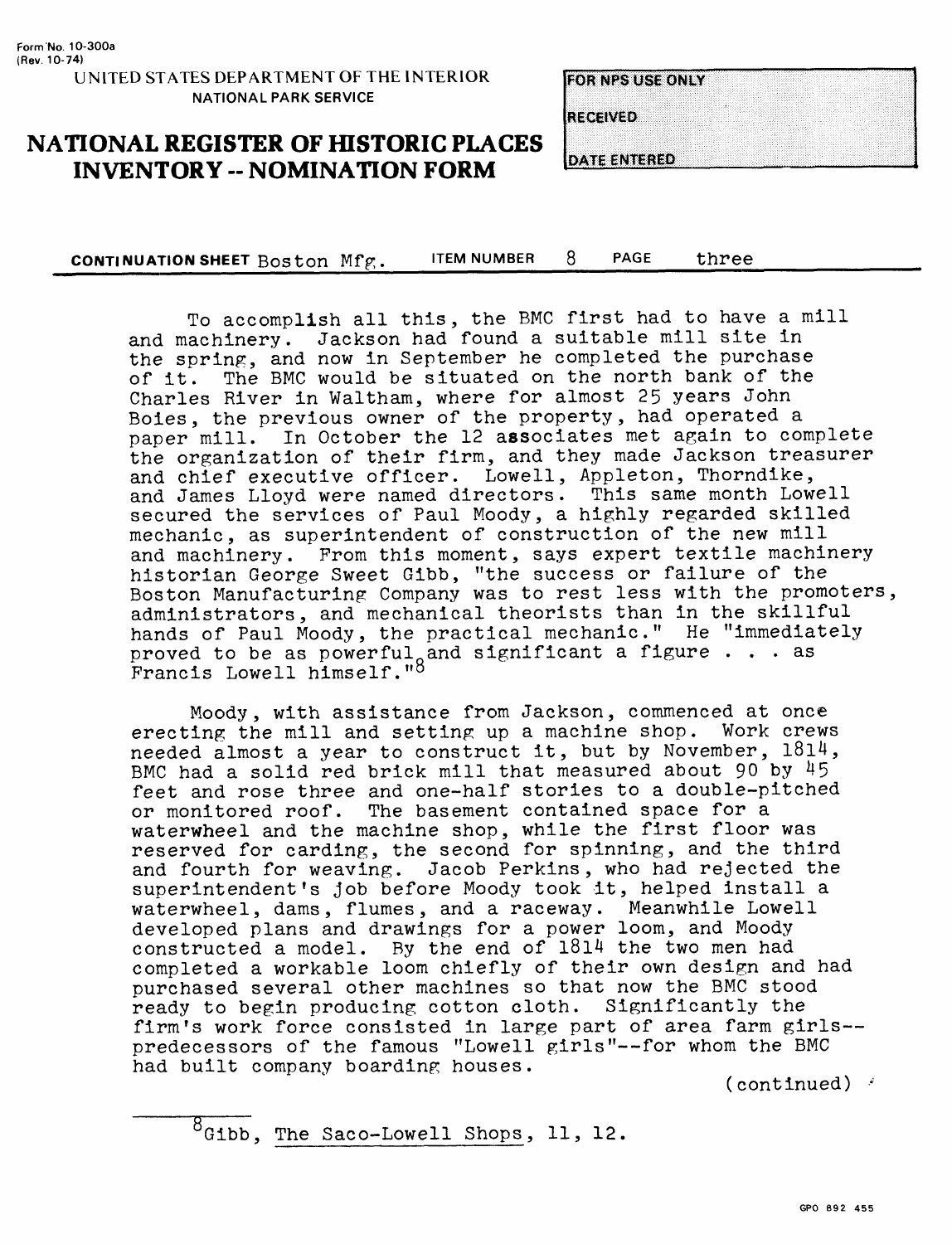**EOR NESTREE ONLY** 

**RECEIVED** 

**DATE ENTERED** 

**NATIONAL REGISTER OF HISTORIC PLACES INVENTORY -- NOMINATION FORM**

**CONTINUATION SHEET** Boston Mfg. ITEM NUMBER 8 PAGE four

When the Boston Manufacturing Company turned out its first cloth early in 1815, according to business historians Glenn Porter and Harold C. Livesay it "was the first truly modern factory in the United States, for it integrated and mechanized production from raw material to finished product under a single management and within a single factory."<sup>9</sup> Lowell had become, says textile industry historian Perry Walton, the first person systematically to arrange the processes of manufacturing in a mill so that no labor would be lost in passing from one process to another."10 This integration "established," says Gibb, "a pattern that had a profound effect upon the industrial organization of the country." $11$ Entrepreneurs everywhere copied the "Waltham model," and the Waltham promoters themselves built the Nation's first planned industrial city, Lowell, Mass., on this new principal.

The Boston Manufacturing Company had a far-reaching impact on the future development of textile machinery as well as on mill planning and organization. In Gibb's opinion the firm's "power loom . . . affected the American cotton textile industry as no other innovation since 1790 had done. It signalized the awakening of American mechanics" and the end of their "slavish dependence" on British technology. Moody and his assistants studied, mastered, and improved, says Gibb, "not just the power loom but most of the machines then known to cotton textile manufacturers."<sup>12</sup> The Waltham power loom necessitated changes in the spinning process, so Moody invented the warper. Later Lowell and Moody joined to develop the double speeder, and still later Moody came up with the filling throstle for the so-called "dead spindle" system of spinning. "From 1814 to 1824," says Gibb, "Moody's inventions and adaptations of English inventions," which he made in the BMC machine shop, "were the dominant development in the American textile industry."<sup>13</sup> Moreover, his work laid a foundation (continued)

**9Porter and Livesay, Merchants and Manufacturers, 23.** lOperry Walton, The Story of Textiles; A Bird's-Eye View of the History of the Beginning and the Growth of the Industry by Which Mankind is Clothed, 2d edition (Boston, 1925), 198.  $11$ Gibb, The Saco-Lowell Shops, 24.  $12$  Ibid.,  $24$ , 33.

- 
- 13Ib<sub>1d.</sub>, 38.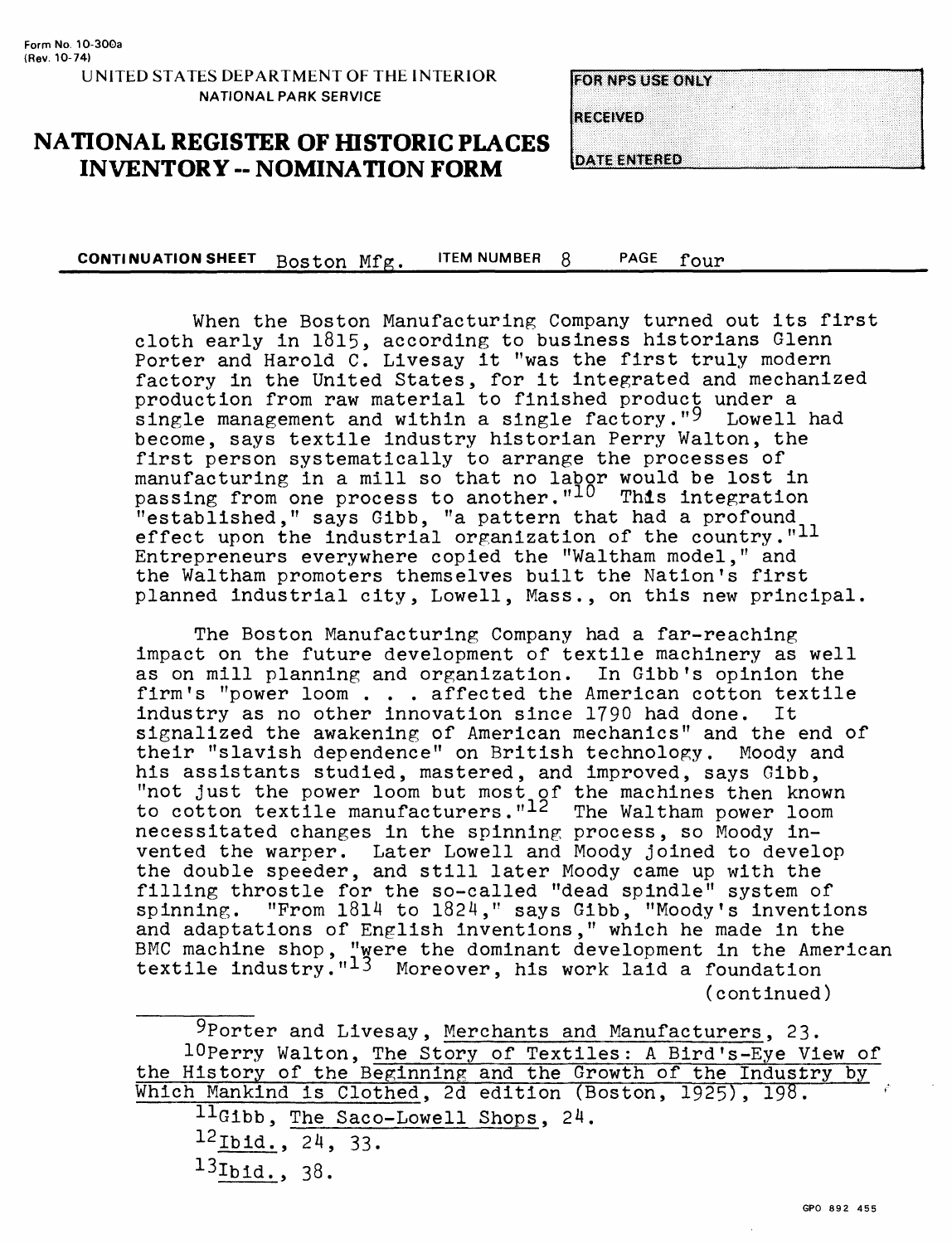### **NATIONAL REGISTER OF HISTORIC PLACES INVENTORY -- NOMINATION FORM**

|  |  |  |  |  |  |  | <b>FOR NPS USE ONLY</b> |  |  |  |  |  |  |  |  |  |  |  |  |  |  |  |
|--|--|--|--|--|--|--|-------------------------|--|--|--|--|--|--|--|--|--|--|--|--|--|--|--|
|  |  |  |  |  |  |  |                         |  |  |  |  |  |  |  |  |  |  |  |  |  |  |  |
|  |  |  |  |  |  |  |                         |  |  |  |  |  |  |  |  |  |  |  |  |  |  |  |
|  |  |  |  |  |  |  |                         |  |  |  |  |  |  |  |  |  |  |  |  |  |  |  |

**RECEIVED** 

**DATE ENTERED** 

**CONTINUATION SHEET** Boston Mfg. ITEM NUMBER 8 PAGE five

for evolution of the long-famous Saco-Lowell Shops, which historically have been one of the Nation's two major manufacturers of textile machinery.

During its first decade, the BMC grew rapidly and carried the town of Waltham, rural until then, along with it. Able to turn out cloth in quantity and compete successfully with British firms; the BMC reaped sizeable profits and poured some of them back into the community by building several schools and churches and founding a library and the town's first fire department. In the middle of all this success, Lowell died, in 1817, and Jackson, Appleton, and several other Waltham associates formed the Merrimack Manufacturing Company to develop a completely new planned industrial community, to which they gave their deceased partner's name. "With the establishment of Lowell," says Kenneth Mailloux, historian of the BMC, "the Boston Manufacturing Company ceased to be New England's most progressive textile factory."I<sup>I</sup> Still, during the next few decades, while distinguished visitors frequented the factory primarily because of its historical significance, the BMC continued to grow at a modest rate. Occasionally, as in 1833 when it dug a new canal and in 1843- 47 when it erected some new buildings, the firm upgraded and expanded its physical facilities. "By 1850," however, "the significance of the Boston Manufacturing Company lay all in the past," says Mailloux. $15$  The firm continued to do business until 1929, but then the stockholders voted to cease operating and sell the buildings peacemeal to several small companies.

 $\frac{14}{14}$ Kenneth F. Mailloux, "The Boston Manufacturing Company: The End of an Era," Textile History Review, V (October 1964), 158.

 $^{15}$  Ibid., 164.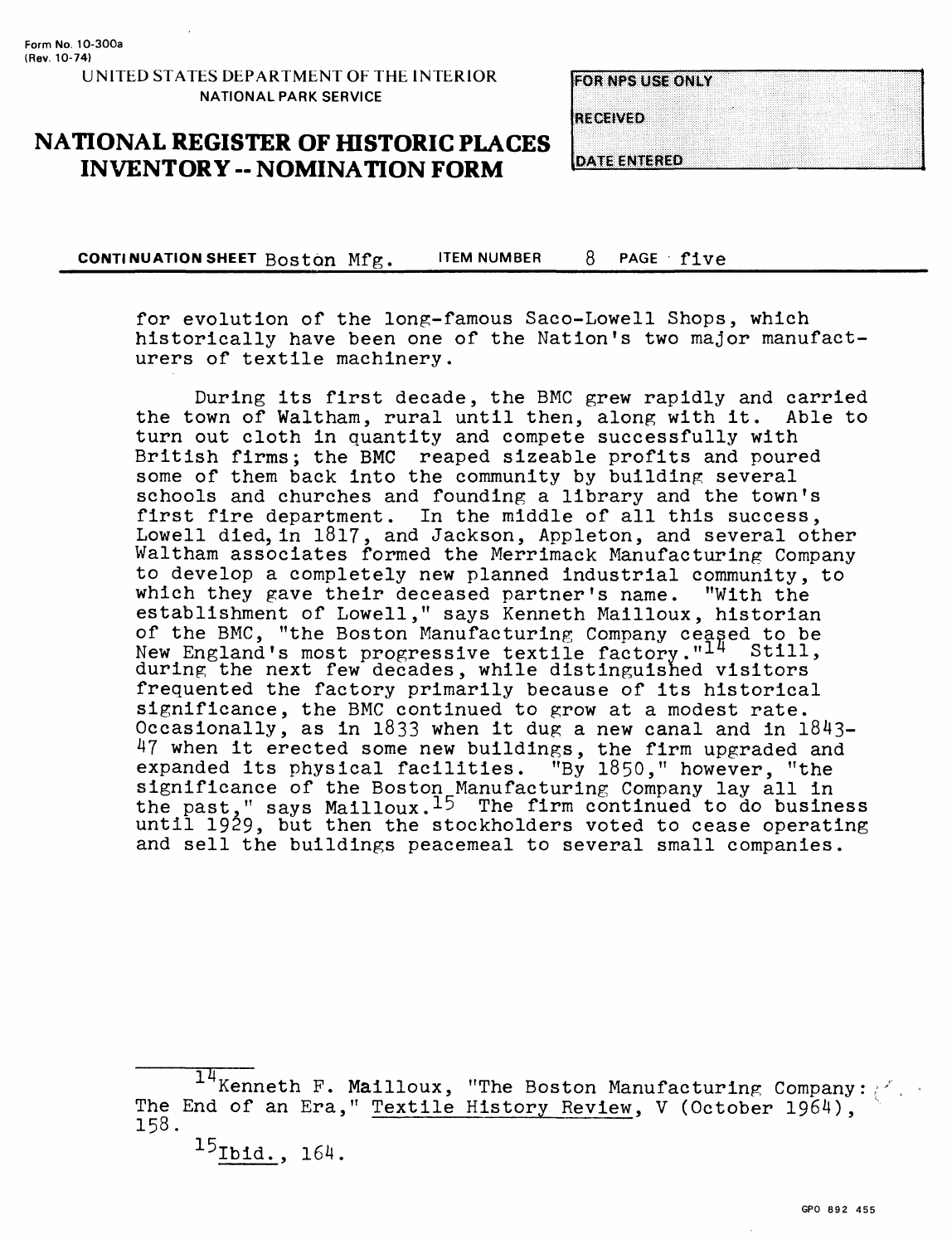**FOR NPS USE ONLY** 

**RECEIVED** 

# **NATIONAL REGISTER OF HISTORIC PLACES INVENTORY - NOMINATION FORM**

**DATE ENTERED** 

**CONTINUATION SHEET BOStOn** Mfg. ITEM NUMBER 9 PAGE one\_\_\_\_\_\_\_\_\_\_\_\_\_\_\_\_\_

- "The Boston Mfg. Co, 1901, Cotton Mill, Waltham, Mass.," Insurance Map, Assoc. Mutual Insurance Co., Serial #15022, Index #12777.
- Copeland, Melvin Thomas, The Cotton Manufacturing Industry of the United States (Cambridge: Harvard University Press, 1917).
- Faulkner, Harold U., "Francis Cabot Lowell," Dictionary of American Biography, Vol. VI, Part 1 (New York: Charles Scribner's Sons, 1933), 456-57.
- Gibb, George Sweet, The Saco-Lowell Shops: Textile Machinery Building in New England, 1813-1949 (Cambridge: Harvard University Press, 1950).
- Gregory, Frances W., Nathan Appleton: Merchant and Entrepreneur, 1779-1861 (Charlottesville: University of Virginia Press, 1975).
- Hayes, John L., American Textile Machinery: Its Early History, Characteristics, Contributions to the Industry of the World, Relations to Other Industries, and Claims for National Recognition (Cambridge: University Press, John Wilson and Son, 1879).
- Mailloux, Kenneth F., "The Boston Manufacturing Company," Textile History Review, V (July 1964), 3-11.

\_\_\_\_\_\_\_\_\_, "Boston Manufacturing Company: Its Origins," Textile History Review, IV (October 1963), 157-63.

\_\_\_\_\_\_\_\_\_"The Boston Manufacturing Company: The End of an Era,"<sup>'</sup>Textile History Review, V (October 1964), 158-65.

"The Boston Manufacturing Company: The Factory and the Town," Textile History Review, V (July 1964), 114-22.

*\_\_\_\_\_\_\_* , "Labor, Problems, and Conditions at the Boston Manufacturing Company,  $1813-1848$ ," Cotton History  $\overline{\phantom{a}}$ Review, II (July 1961), 139-46.  $\sim$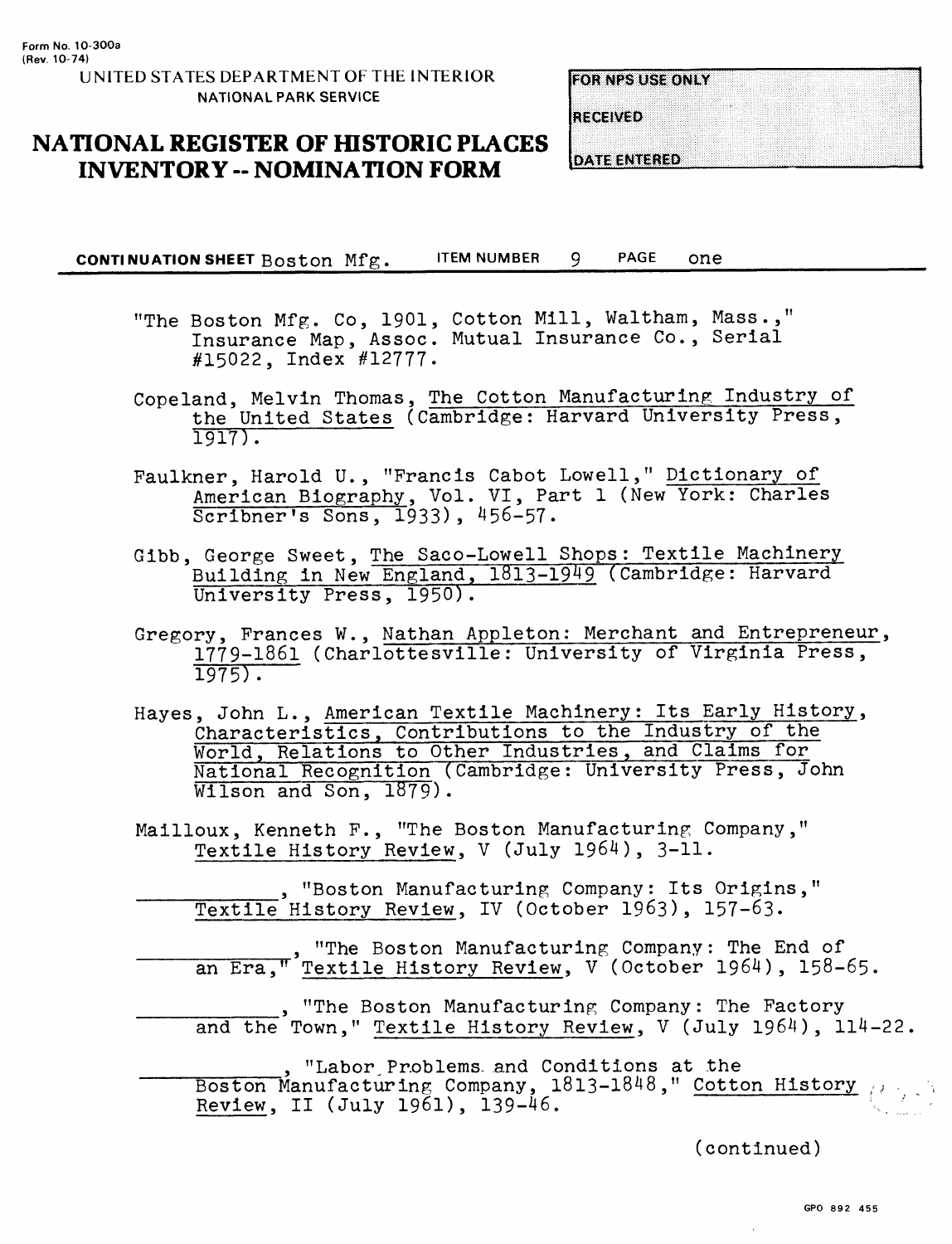**EOR NPS USE ONLY** 

**RECEIVED** 

# **NATIONAL REGISTER OF HISTORIC PLACES INVENTORY -- NOMINATION FORM**

**DATE ENTERED** 

**CONTI NU ATION SHEET** Boston Mfg. **ITEM NUMBER** PAGE tWO

- Porter, Glenn, and Harold C. Livesay, Merchants and Manufacturers: Studies in the Changing Structure of Nineteenth-Century Marketing (Baltimore: The Johns Hopkins Press, 1971).
- Sanderson, Edmund L., Waltham Industries: A Collection of Sketches of Early Firms and Founders (Waltham: Waltham Historical Society, Inc., 1957).
- Sobel, Robert, The Entrepreneurs: Explorations Within the American Business Tradition (New York: Weybright and Talley, 1974).

Waltham Illustrated (Waltham: Bradford and Williams, 1886).

- Walton, Perry, The Story of Textiles: A Bird's-Eye View of the History of the Beginning and the Growth of the Industry by Which Mankind Is Clothed, 2d edition (Boston: Walton Advertising and Printing Company, 1925).
- Ware, Caroline F., The Early New England Cotton Manufacture: A Study in Industrial Beginnings (Boston: Houghton Mifflin Company, 1931).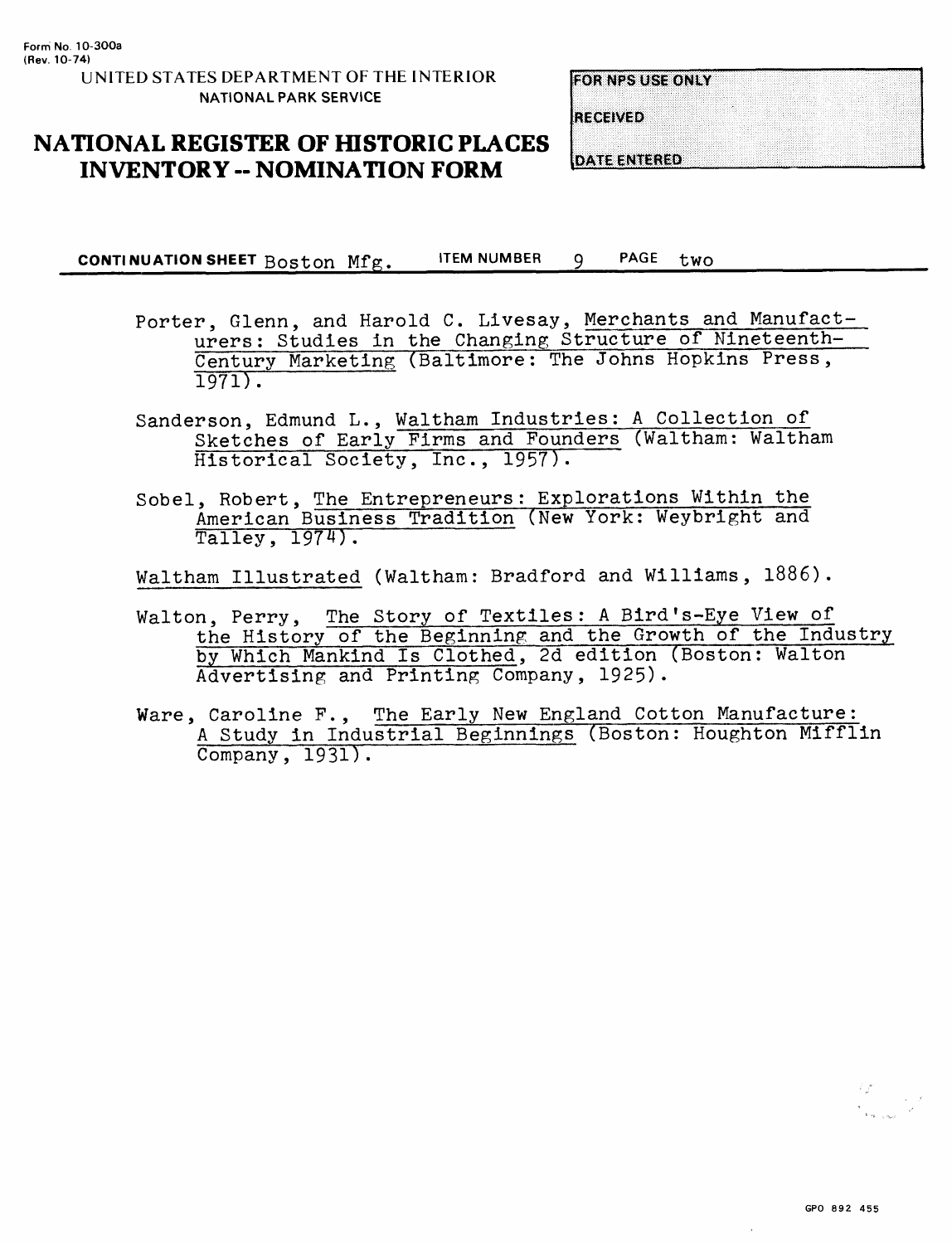

N

Boston Manufacturing Company 144 Moody Street Waltham, Massachusetts

> Prepared by: George R. Adams AASLH, 1977 (Not to scale)

### $\mathbb{Z}^{\mathbb{C}^{\times d}}$

i.